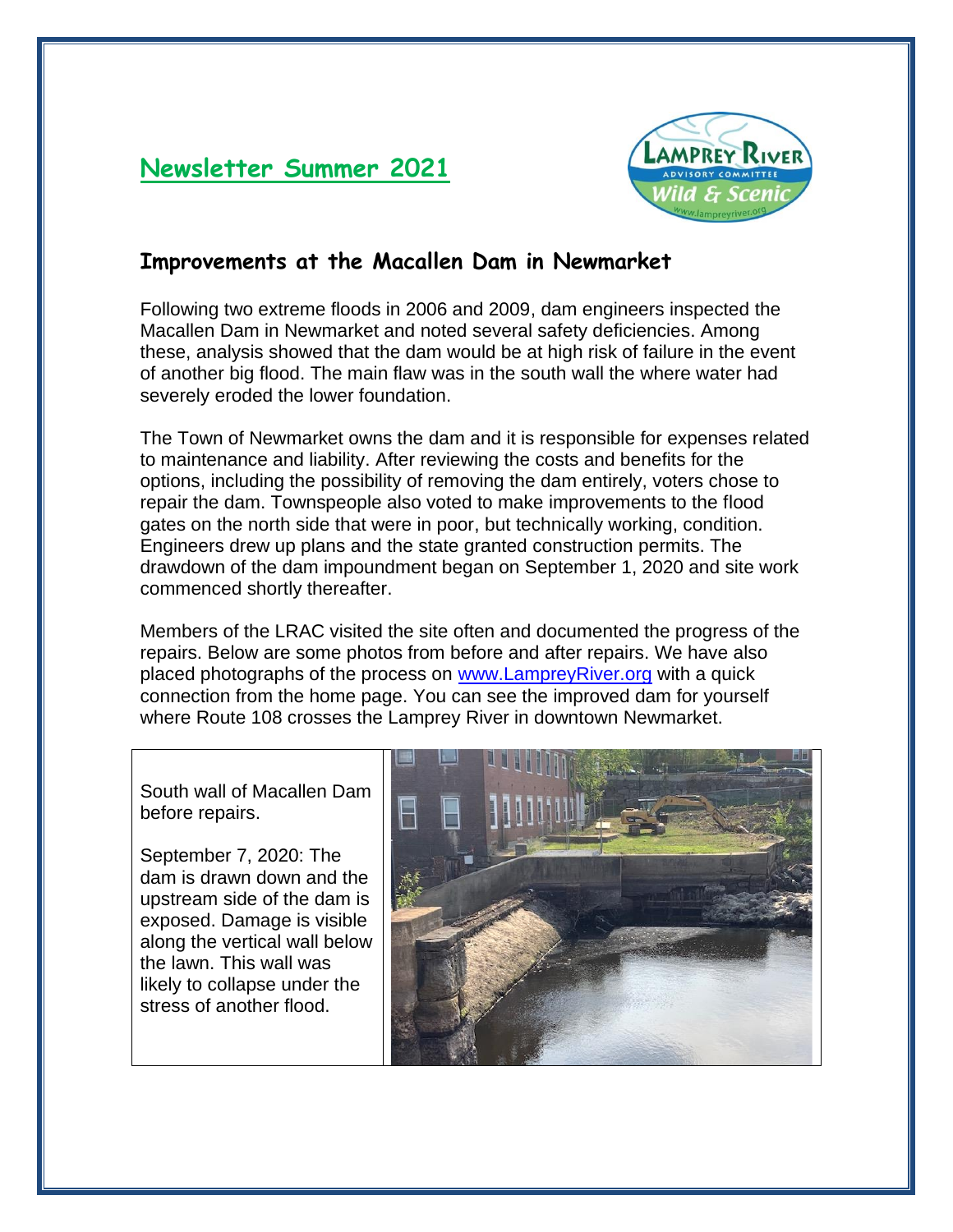

South wall of Macallen Dam after repairs.

Spring 2021: Water is again flowing over the top of the dam. The lighter colored concrete is all new and ready for the next flood. The wall overall was raised by about 3 feet. The darker, older concrete is the fish ladder.

The flood gate on the north side of Macallen Dam before repairs.

September 1, 2020: Water flows through the flood gate opened wide for the drawdown to enable repairs. The old gate allows water to flow through "stops" that are controlled manually. The manual controls are in the fenced-in area on top of the gate.

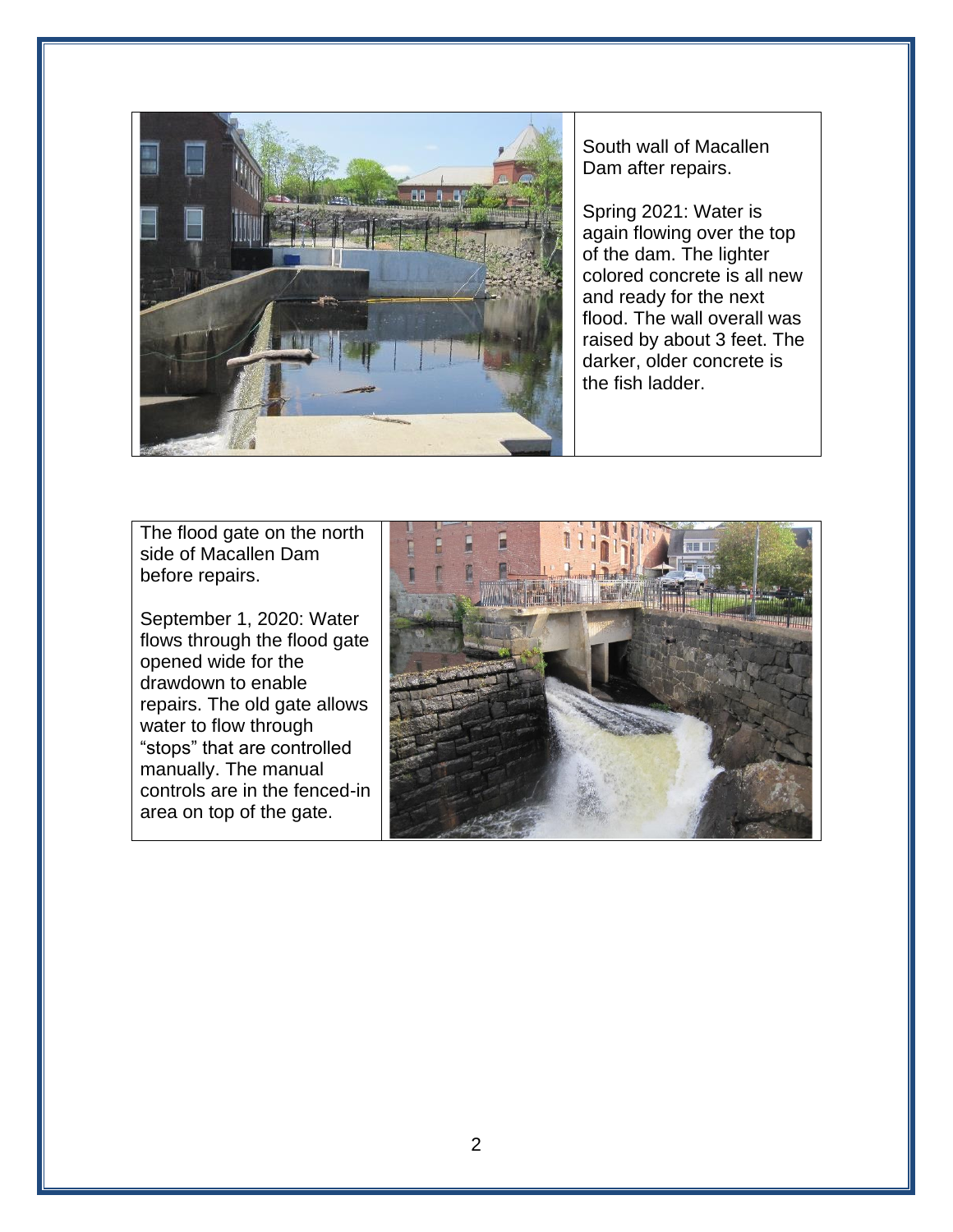

The new flood gate at Macallen Dam.

May 19, 2021: The manual controls are gone and water flows over, not through, the gate. The new flood gate is a metal sheet hinged at the bottom on the upstream side. It is supported from below by heavy-duty, air-filled pillows. When the flood gate needs to be opened, the pillows deflate and the gate lies flat to allow extra water to flow.

## **Lamprey River Watershed Protection Through the State of New Hampshire**

The New Hampshire Rivers Management and Protection Program (RMPP) was enacted in 1988 to protect the state's most significant rivers or river segments. In 1990, the section of the Lamprey River that runs through Lee and Durham was among the first river segments designated into the RMPP. On June 6, 2011, the full length of the Lamprey and five of its major tributaries (Little, North, North Branch, Pawtuckaway, and Piscassic rivers) were added to the designation. Under the RMPP Lamprey River designation, 87.7 miles of rivers and approximately 212 square miles have extra protection. June 2021 marks the tenth anniversary of full watershed protection for the Lamprey River.

Some of the extra protection granted by the RMPP designation comes from state laws; shoreland protection around designated streams is more stringent. Certain activities (such as the siting of new landfills, construction of new dams, or interbasin water transfers) are not permitted.



Other protections come from each designated river's local advisory committee. The Lamprey River Advisory Committee serves as the local advisory committee and it has four main duties under the RMPP:

• Advise the NHDES commissioner, the state-wide Rivers Management Advisory Committee, the municipalities through which the Designated River or segment flows, and the municipalities within tributary drainage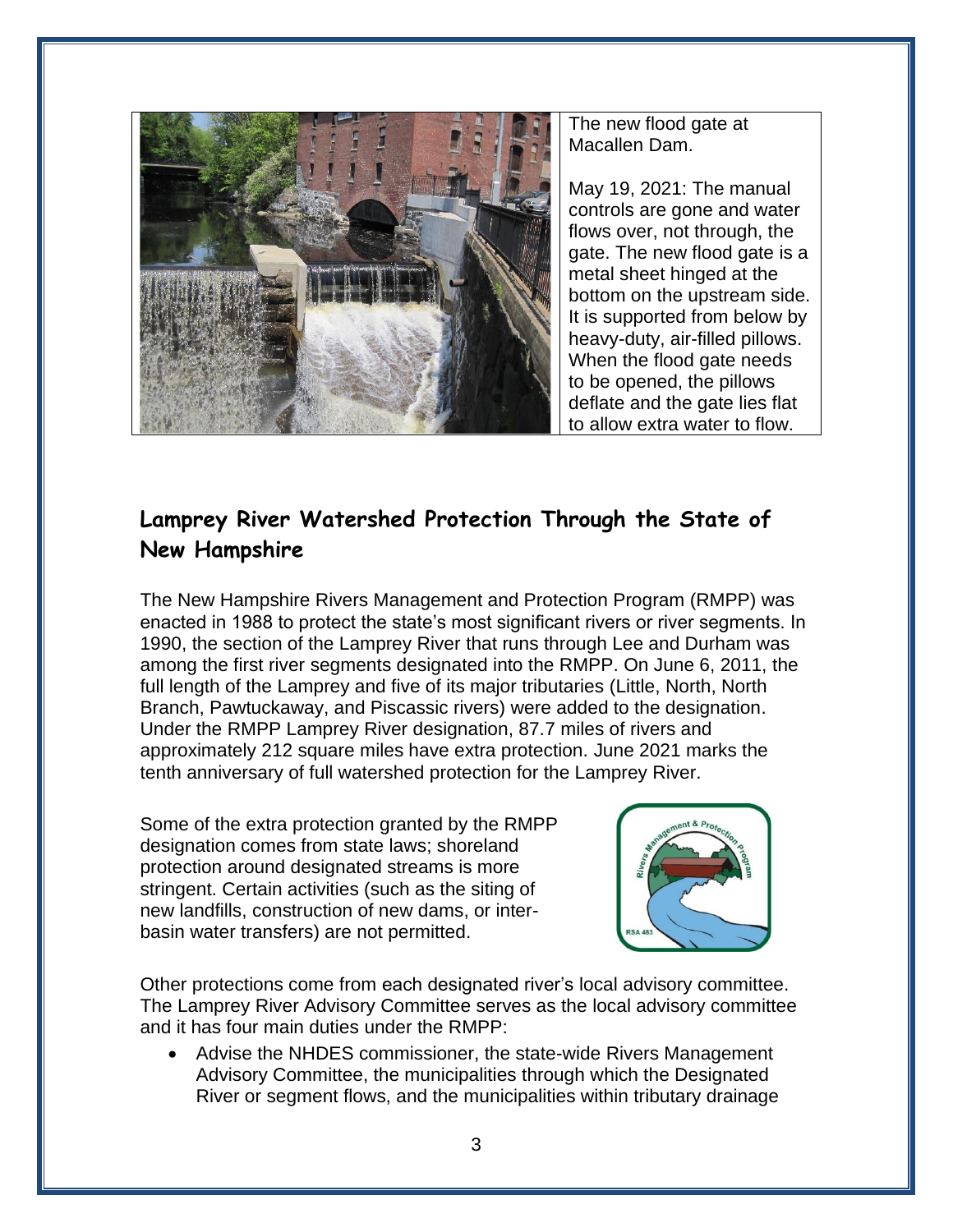areas on matters pertaining to the management of the river or segment and tributary drainage areas.

- Consider and comment on any federal, state, or local governmental plans to approve license, fund or construct facilities that would alter the resource values and characteristics for which the river or segment is designated.
- Develop or assist in the development and adoption of local river corridor management plans. Municipal planning boards may adopt such plans as an adjunct to their town master plan.
- Report biennially to the Rivers Management Advisory Committee and the commissioner, and annually to municipalities on the status of compliance with federal and state laws and regulations, local ordinances, and plans relevant to the Designated River or segment, its corridor, and tributary drainage areas.

Through efforts of local citizens, the fourteen towns of the Lamprey River watershed unanimously supported the watershed nomination. Designation was debated by the state legislature and the governor signed the bill. Although nineteen rivers in New Hampshire are designated under the RMPP, only the Lamprey includes tributaries and takes a watershed approach. This was and is a first in New Hampshire: a recognition that water does not follow arbitrary human boundaries such as town or county lines. What happens along a river in one part of the watershed affects the river(s) in other towns. The Lamprey River Advisory Committee produced a management plan that tries to balance needs and protections across town lines. Its volunteers represent multiple towns and review projects with a holistic point of view.

In addition to state protection, twenty-three miles of the main stem Lamprey River are protected under the National Wild and Scenic Rivers System. As author Margaret Mead noted, "Never doubt that a small group of thoughtful, committed citizens can change the world; indeed, it's the only thing that ever has." The LRAC is always looking for new representatives. Please join us and become a river hero! [Lamprey River: Join Us](https://www.lampreyriver.org/join-up)

#### **New Recreation and Paddling Access Maps Are Now Available**









Our popular *Explore the Lamprey River Map and Guide* has been updated and is now available for free at most local libraries, town recreation departments, and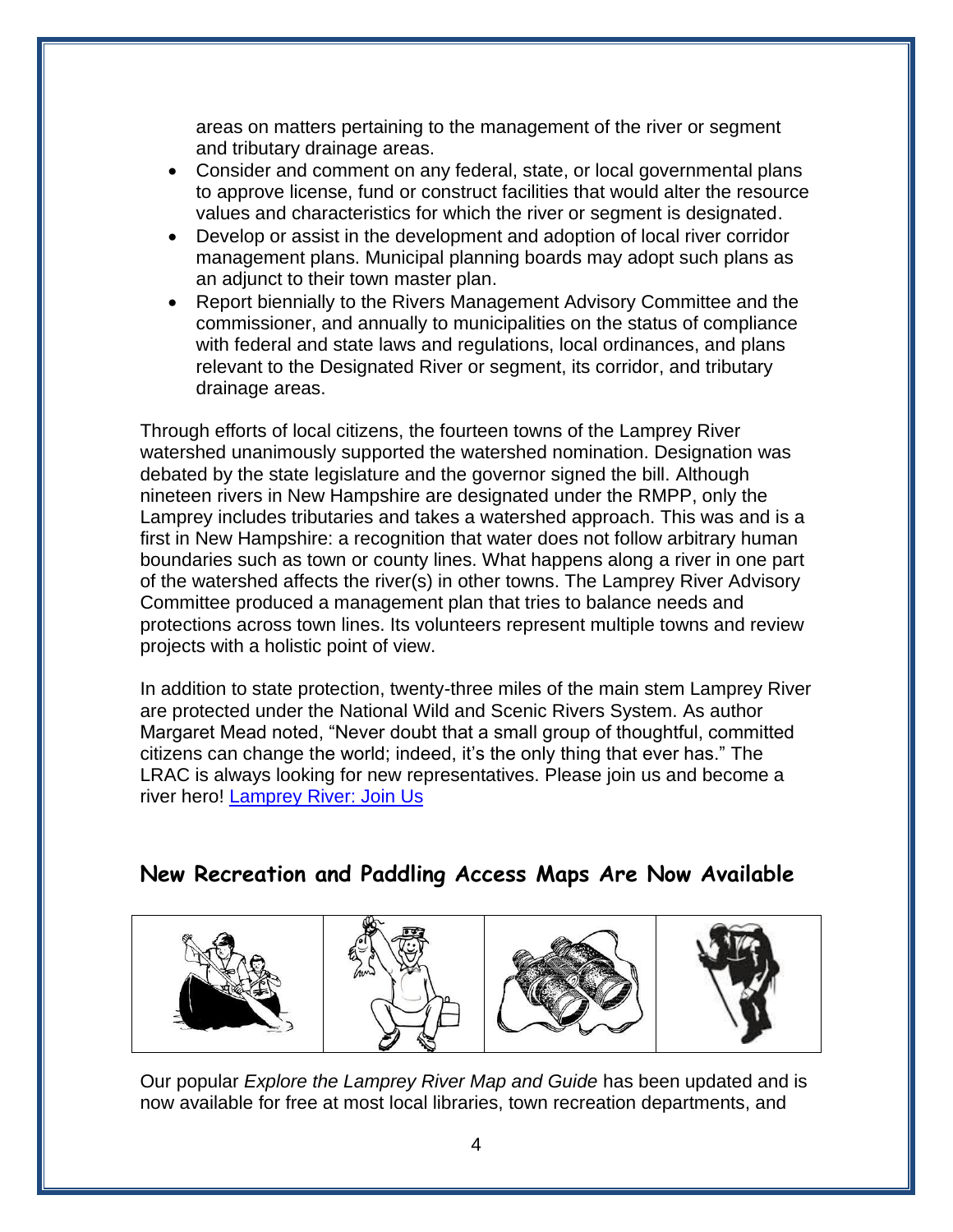on-line. Updates include new paddling access points, more hiking trails, and new parks. You can also request a free copy to be mailed to your house. Please send your request to [info@LampreyRiver.org](mailto:info@LampreyRiver.org) and provide your mailing address.



Summer 2020 offered local people more opportunity than usual to get out on the river with a canoe or kayak. Due to many requests for public access areas, we created a map to meet that need.

The map includes driving directions, GPS coordinates, notes about each site, and rental information where applicable.

Two versions of the map allow reading on-screen or easy printing from a home computer so you can take it with you. Links for both versions are available on the home page at [www.LampreyRiver.org.](http://www.lampreyriver.org/)



## **Life in the Really Slow Lane**

The Lamprey River is fortunate to support all six of New Hampshire's native turtle species: Blanding's, musk, painted, snapping, spotted, and wood. Most people have seen a snapping turtle and many have seen a painted turtle soaking up the sun on a water-side log. Musk turtles are common, but since they rarely travel far from water, few people see them. The other three are, in fact, rare: Blanding's